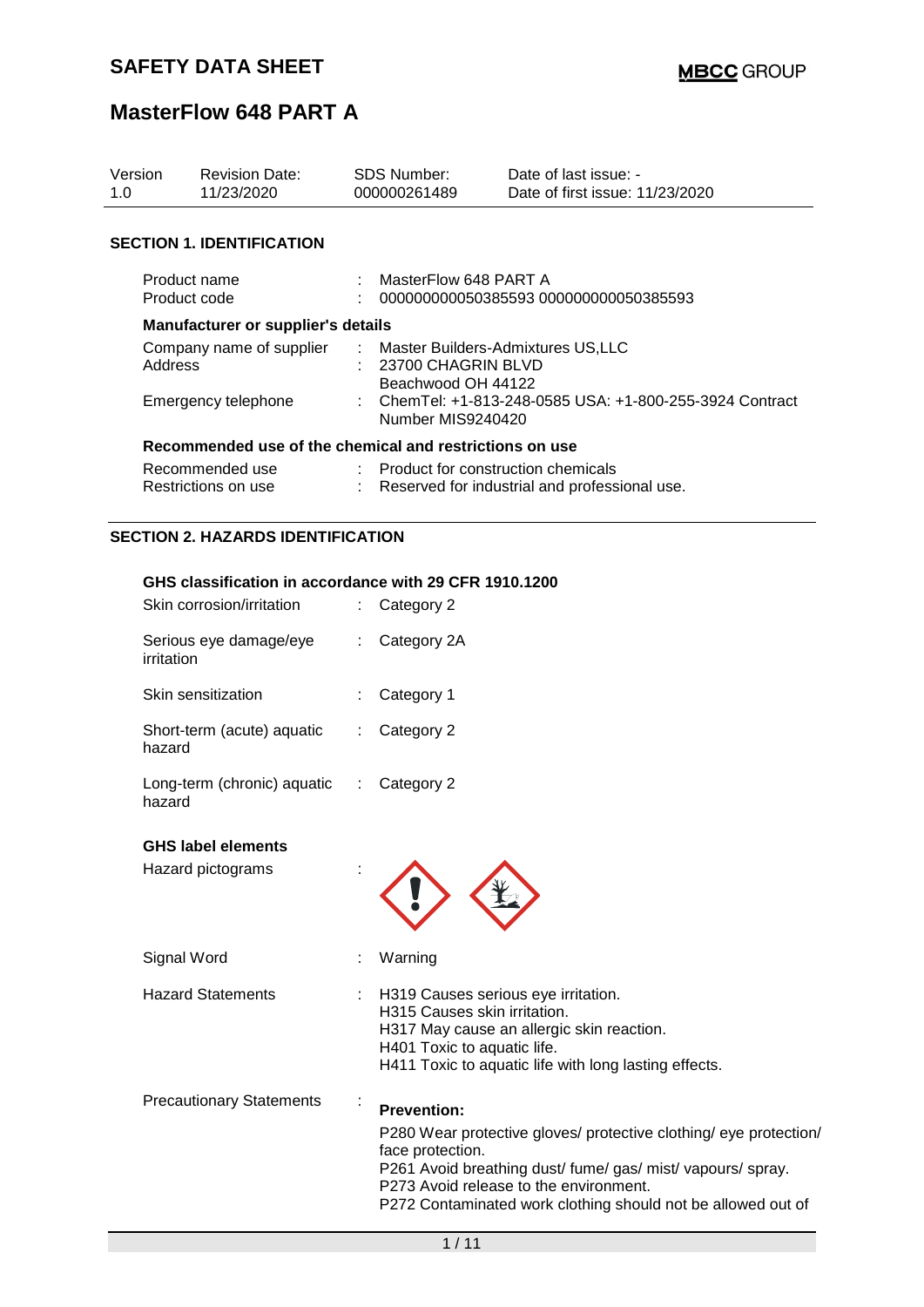| Version<br>1.0 | <b>Revision Date:</b><br>11/23/2020 | SDS Number:<br>000000261489                                                                                                                                    | Date of last issue: -<br>Date of first issue: 11/23/2020                                                                                                                                                                                                                                                                                                                                                                                                         |
|----------------|-------------------------------------|----------------------------------------------------------------------------------------------------------------------------------------------------------------|------------------------------------------------------------------------------------------------------------------------------------------------------------------------------------------------------------------------------------------------------------------------------------------------------------------------------------------------------------------------------------------------------------------------------------------------------------------|
|                |                                     | the workplace.<br>handling.                                                                                                                                    | P264 Wash face, hands and any exposed skin thoroughly after                                                                                                                                                                                                                                                                                                                                                                                                      |
|                |                                     | <b>Response:</b><br>to do. Continue rinsing.<br>and water.<br>CENTER or doctor/physician.<br>tion.<br>reuse.<br>P391 Collect spillage.<br>or doctor/physician. | P305 + P351 + P338 IF IN EYES: Rinse cautiously with water<br>for several minutes. Remove contact lenses, if present and easy<br>P303 + P352 IF ON SKIN (or hair): Wash with plenty of soap<br>P333 + P311 If skin irritation or rash occurs: Call a POISON<br>P332 + P313 If skin irritation occurs: Get medical advice/atten-<br>P362 + P364 Take off contaminated clothing and wash it before<br>P337 + P311 If eye irritation persists: Call a POISON CENTER |
|                |                                     | Disposal:<br>waste collection point.                                                                                                                           | P501 Dispose of contents/container to appropriate hazardous                                                                                                                                                                                                                                                                                                                                                                                                      |

**Other hazards**

None known.

#### **SECTION 3. COMPOSITION/INFORMATION ON INGREDIENTS**

Chemical nature : No data available.

### **Components**

| Chemical name                        | ICAS-No.   | Concentration (% w/w) |
|--------------------------------------|------------|-----------------------|
| Reaction product: bisphenol-A-       | 25068-38-6 | $>= 25 - 5 = 100$     |
| (epichlorhydrin)-Epoxy resin (number |            |                       |
| average molecular weight $\leq$ 700) |            |                       |
| $(1,4-bis(2,3-epoxypropoxy)butane)$  | 12425-79-8 | $>= 15 - 20$          |

### **SECTION 4. FIRST AID MEASURES**

| General advice          | : Remove contaminated clothing.<br>Move out of dangerous area.<br>Show this material safety data sheet to the doctor in attend-<br>ance.<br>Do not leave the victim unattended.                     |
|-------------------------|-----------------------------------------------------------------------------------------------------------------------------------------------------------------------------------------------------|
| If inhaled              | : Keep patient calm, remove to fresh air, seek medical atten-<br>tion.<br>Consult a physician after significant exposure.<br>If unconscious, place in recovery position and seek medical<br>advice. |
| In case of skin contact | : Wash thoroughly with soap and water<br>If skin irritation persists, call a physician.<br>If on skin, rinse well with water.                                                                       |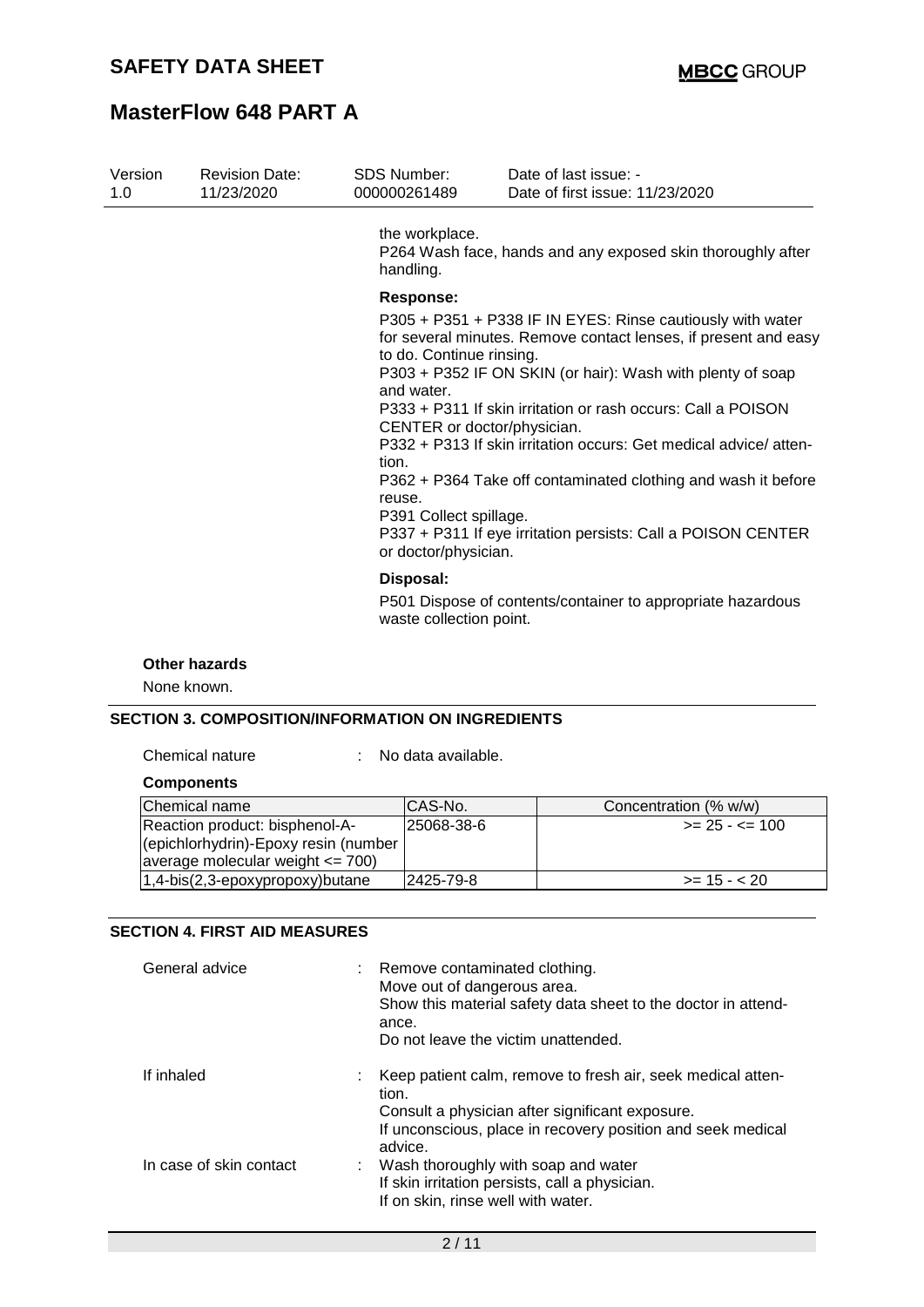# **MasterFlow 648 PART A**

| Version<br>1.0         | <b>Revision Date:</b><br>11/23/2020                                          | <b>SDS Number:</b><br>000000261489                                                                                                                                                                                                                                                                                                    | Date of last issue: -<br>Date of first issue: 11/23/2020 |  |  |  |
|------------------------|------------------------------------------------------------------------------|---------------------------------------------------------------------------------------------------------------------------------------------------------------------------------------------------------------------------------------------------------------------------------------------------------------------------------------|----------------------------------------------------------|--|--|--|
| In case of eye contact |                                                                              | If on clothes, remove clothes.<br>Wash affected eyes for at least 15 minutes under running<br>water with eyelids held open, consult an eye specialist.<br>Immediately flush eye(s) with plenty of water.                                                                                                                              |                                                          |  |  |  |
| If swallowed           |                                                                              | Remove contact lenses.<br>Protect unharmed eye.<br>Keep eye wide open while rinsing.<br>If eye irritation persists, consult a specialist.<br>Induce vomiting immediately and call a physician.<br>Keep respiratory tract clear.<br>Do not give milk or alcoholic beverages.<br>Never give anything by mouth to an unconscious person. |                                                          |  |  |  |
| delayed                | Most important symptoms<br>and effects, both acute and<br>Notes to physician | Take victim immediately to hospital.<br>Causes skin irritation.<br>May cause an allergic skin reaction.<br>Causes serious eye irritation.<br>Treat symptomatically.                                                                                                                                                                   | If symptoms persist, call a physician.                   |  |  |  |

### **SECTION 5. FIRE-FIGHTING MEASURES**

| Suitable extinguishing media                      | Foam<br>Dry powder<br>Water spray<br>Carbon dioxide (CO2)                                                                                                                                                                       |
|---------------------------------------------------|---------------------------------------------------------------------------------------------------------------------------------------------------------------------------------------------------------------------------------|
| Unsuitable extinguishing<br>media                 | : High volume water jet                                                                                                                                                                                                         |
| Specific hazards during fire<br>fighting          | : Do not allow run-off from fire fighting to enter drains or water<br>courses.                                                                                                                                                  |
| Further information                               | : Collect contaminated fire extinguishing water separately. This<br>must not be discharged into drains.<br>Fire residues and contaminated fire extinguishing water must<br>be disposed of in accordance with local regulations. |
| Special protective equipment<br>for fire-fighters | Wear self-contained breathing apparatus for firefighting if nec-<br>essary.                                                                                                                                                     |

#### **SECTION 6. ACCIDENTAL RELEASE MEASURES**

| Personal precautions, protec- :<br>tive equipment and emer-<br>gency procedures | Use personal protective equipment.<br>Ensure adequate ventilation.                                                                                                                         |
|---------------------------------------------------------------------------------|--------------------------------------------------------------------------------------------------------------------------------------------------------------------------------------------|
| Environmental precautions<br>÷.                                                 | Prevent product from entering drains.<br>Prevent further leakage or spillage if safe to do so.<br>If the product contaminates rivers and lakes or drains inform<br>respective authorities. |
| Methods and materials for<br>containment and cleaning up                        | Soak up with inert absorbent material (e.g. sand, silica gel,<br>acid binder, universal binder, sawdust).<br>Keep in suitable, closed containers for disposal.                             |

#### **SECTION 7. HANDLING AND STORAGE**

Advice on protection against : Product is not explosive.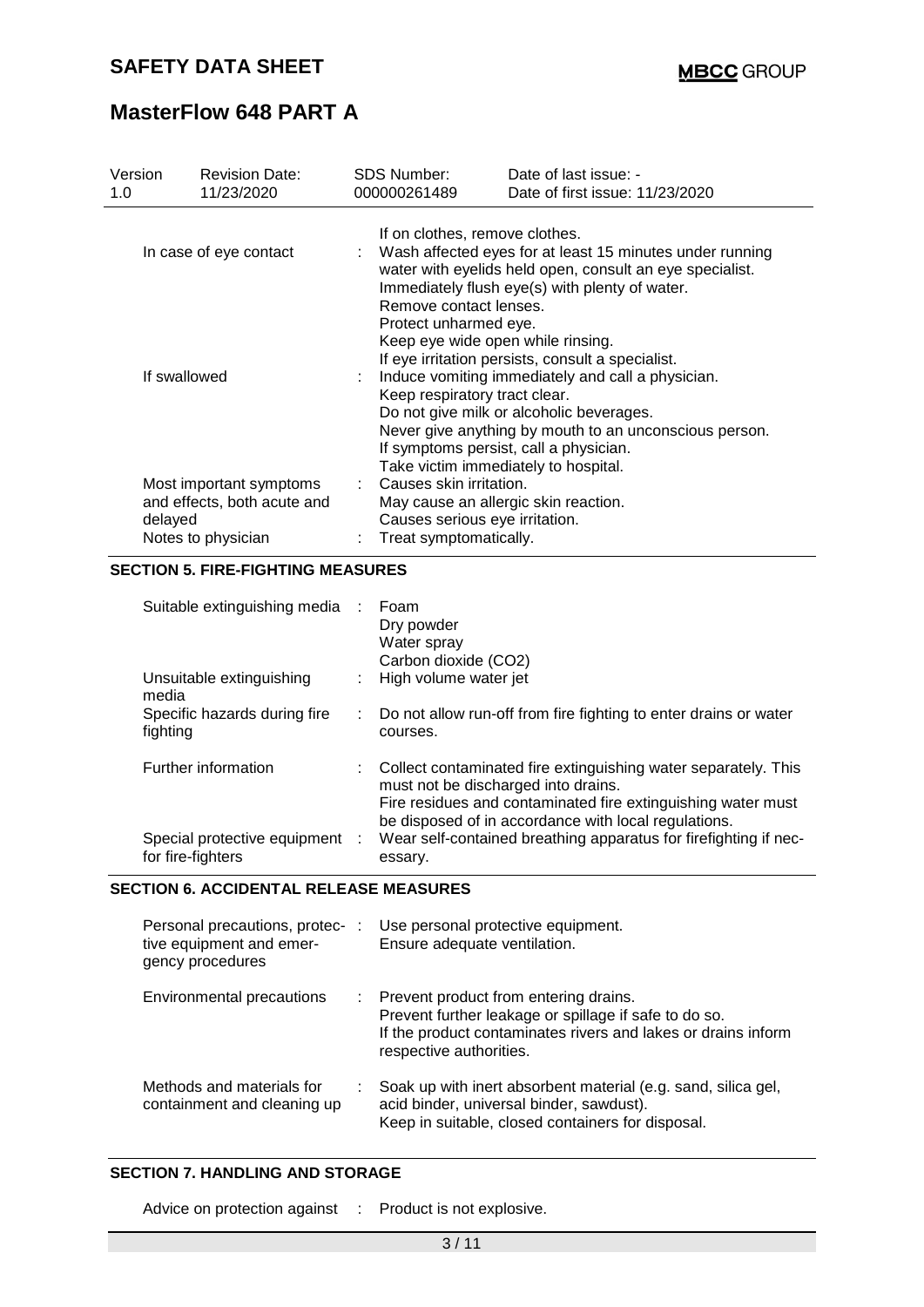# **MasterFlow 648 PART A**

| Version<br>1.0 |                | <b>Revision Date:</b><br>11/23/2020 | SDS Number:<br>000000261489                                                                                                                 | Date of last issue: -<br>Date of first issue: 11/23/2020                                                                                                                                                                                                                                                                                                                                                                                                                                            |
|----------------|----------------|-------------------------------------|---------------------------------------------------------------------------------------------------------------------------------------------|-----------------------------------------------------------------------------------------------------------------------------------------------------------------------------------------------------------------------------------------------------------------------------------------------------------------------------------------------------------------------------------------------------------------------------------------------------------------------------------------------------|
|                |                | fire and explosion                  |                                                                                                                                             |                                                                                                                                                                                                                                                                                                                                                                                                                                                                                                     |
|                |                |                                     |                                                                                                                                             | Normal measures for preventive fire protection.                                                                                                                                                                                                                                                                                                                                                                                                                                                     |
|                |                | Advice on safe handling             | Avoid formation of aerosol.<br>Do not breathe vapors/dust.<br>Avoid contact with skin and eyes.<br>plication area.<br>regulations.<br>used. | Avoid exposure - obtain special instructions before use.<br>For personal protection see section 8.<br>Smoking, eating and drinking should be prohibited in the ap-<br>Provide sufficient air exchange and/or exhaust in work rooms.<br>Dispose of rinse water in accordance with local and national<br>Persons susceptible to skin sensitization problems or asthma,<br>allergies, chronic or recurrent respiratory disease should not<br>be employed in any process in which this mixture is being |
|                |                | Conditions for safe storage         | place.<br>kept upright to prevent leakage.<br>Observe label precautions.<br>the technological safety standards.                             | Keep container tightly closed in a dry and well-ventilated<br>Containers which are opened must be carefully resealed and<br>Electrical installations / working materials must comply with                                                                                                                                                                                                                                                                                                           |
|                | age conditions | Further information on stor-        | Protect from direct sunlight.                                                                                                               | Keep only in the original container in a cool, dry, well-<br>ventilated place away from ignition sources, heat or flame.                                                                                                                                                                                                                                                                                                                                                                            |
|                |                | Materials to avoid                  | Observe VCI storage rules.                                                                                                                  |                                                                                                                                                                                                                                                                                                                                                                                                                                                                                                     |
|                | perature       | Recommended storage tem-            | 41 °F / 5 °C                                                                                                                                |                                                                                                                                                                                                                                                                                                                                                                                                                                                                                                     |
|                | age stability  | Further information on stor-        | Minimum storage temperature:                                                                                                                |                                                                                                                                                                                                                                                                                                                                                                                                                                                                                                     |

#### **SECTION 8. EXPOSURE CONTROLS/PERSONAL PROTECTION**

#### **Ingredients with workplace control parameters**

Contains no substances with occupational exposure limit values.

| <b>Engineering measures</b>   | : No applicable information available.                                                                                                         |
|-------------------------------|------------------------------------------------------------------------------------------------------------------------------------------------|
| Personal protective equipment |                                                                                                                                                |
| Respiratory protection        | When workers are facing concentrations above the occupa-<br>tional exposure limits they must use appropriate certified<br>respirators.         |
| Hand protection               |                                                                                                                                                |
| <b>Remarks</b>                | The suitability for a specific workplace should be discussed<br>with the producers of the protective gloves.                                   |
| Eye protection                | Eye wash bottle with pure water<br>Tightly fitting safety goggles<br>Wear face-shield and protective suit for abnormal processing<br>problems. |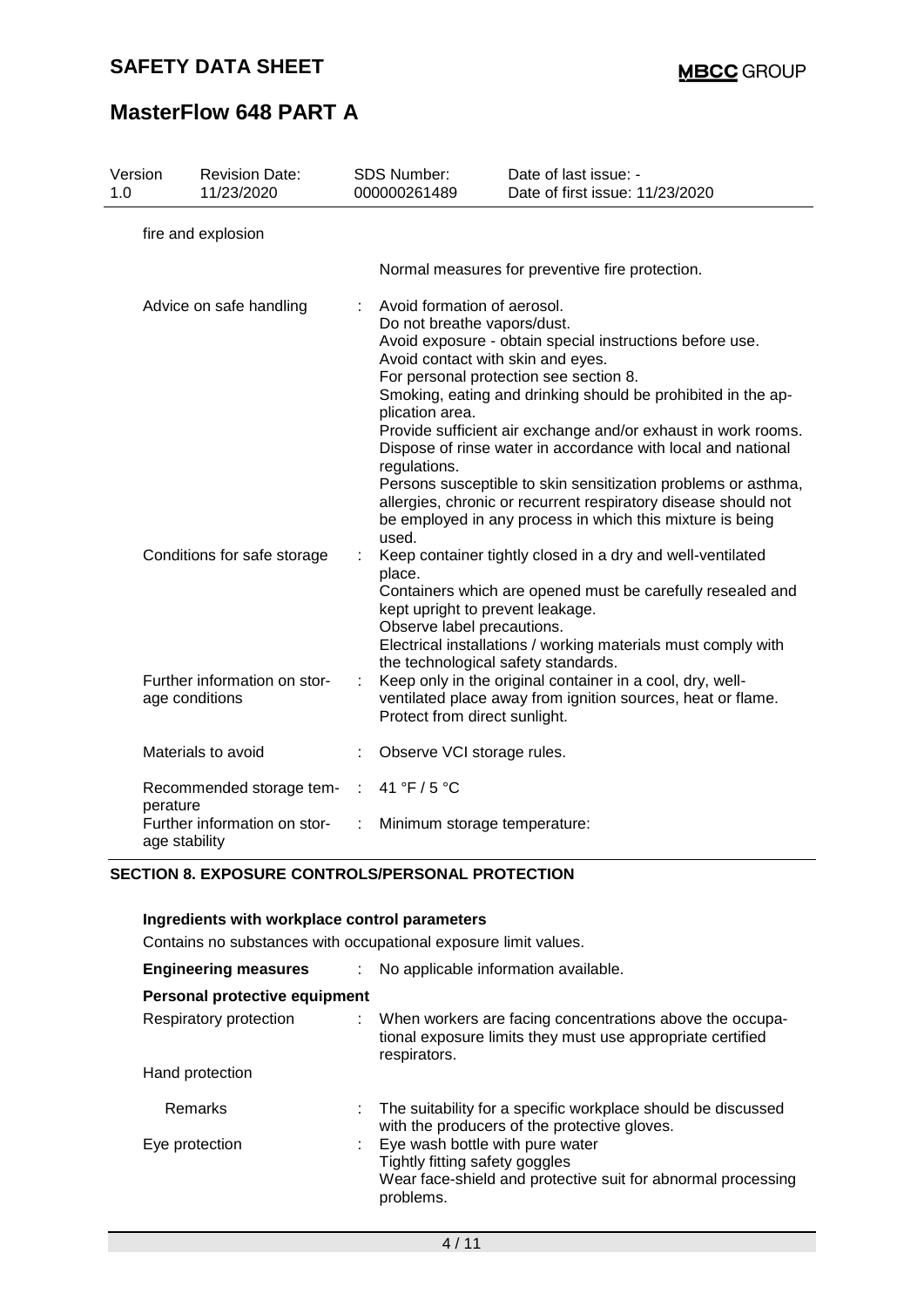| Version<br>1.0           | <b>Revision Date:</b><br>11/23/2020 | <b>SDS Number:</b><br>000000261489                              | Date of last issue: -<br>Date of first issue: 11/23/2020                                                                                                                                                                    |
|--------------------------|-------------------------------------|-----------------------------------------------------------------|-----------------------------------------------------------------------------------------------------------------------------------------------------------------------------------------------------------------------------|
| Skin and body protection |                                     | Impervious clothing<br>t.                                       | Choose body protection according to the amount and con-<br>centration of the dangerous substance at the work place.                                                                                                         |
| Protective measures      |                                     | : Do not inhale gases/vapours/aerosols.<br>and safety practice. | Avoid contact with the skin, eyes and clothing.<br>Avoid exposure - obtain special instructions before use.<br>Handle in accordance with good building materials hygiene<br>Wearing of closed work clothing is recommended. |
|                          | Hygiene measures                    | : When using do not eat or drink.<br>When using do not smoke.   | Wash hands before breaks and at the end of workday.                                                                                                                                                                         |

#### **SECTION 9. PHYSICAL AND CHEMICAL PROPERTIES**

| Appearance                          |    | liquid                                                                               |
|-------------------------------------|----|--------------------------------------------------------------------------------------|
| Color                               |    | colourless to slightly yellow                                                        |
| Odor                                | t  | alcohol-like                                                                         |
| <b>Odor Threshold</b>               |    | No data available                                                                    |
| pH                                  |    | 6.5 - 7.5 (77 °F / 25 °C)                                                            |
| Melting point                       |    | No applicable information available.                                                 |
| Boiling point                       |    | $>$ 340 °F / $>$ 171 °C                                                              |
| boiling temperature                 |    | approx. 450 °F / 232 °C                                                              |
| Flash point                         |    | > 212 °F / > 100 °C                                                                  |
|                                     |    | approx. 399.9 °F / 204.4 °C                                                          |
|                                     |    | Method: Standard Method of Test for Flash Point by Setaflash<br><b>Closed Tester</b> |
| Evaporation rate                    |    | No applicable information available.                                                 |
| Flammability (solid, gas)           |    | not flammable                                                                        |
| Vapor pressure                      | ÷  | Not applicable                                                                       |
| Relative density                    | ÷  | No applicable information available.                                                 |
| Density                             |    | approx. 1.15 g/cm3 (68 °F / 20 °C)                                                   |
| Solubility(ies)<br>Water solubility |    | partly soluble, (for a component of this mixture) (68 °F / 20<br>$\rm ^{\circ}C)$    |
|                                     |    | Solubility in other solvents : No applicable information available.                  |
| Autoignition temperature            | t. | not determined                                                                       |
|                                     |    |                                                                                      |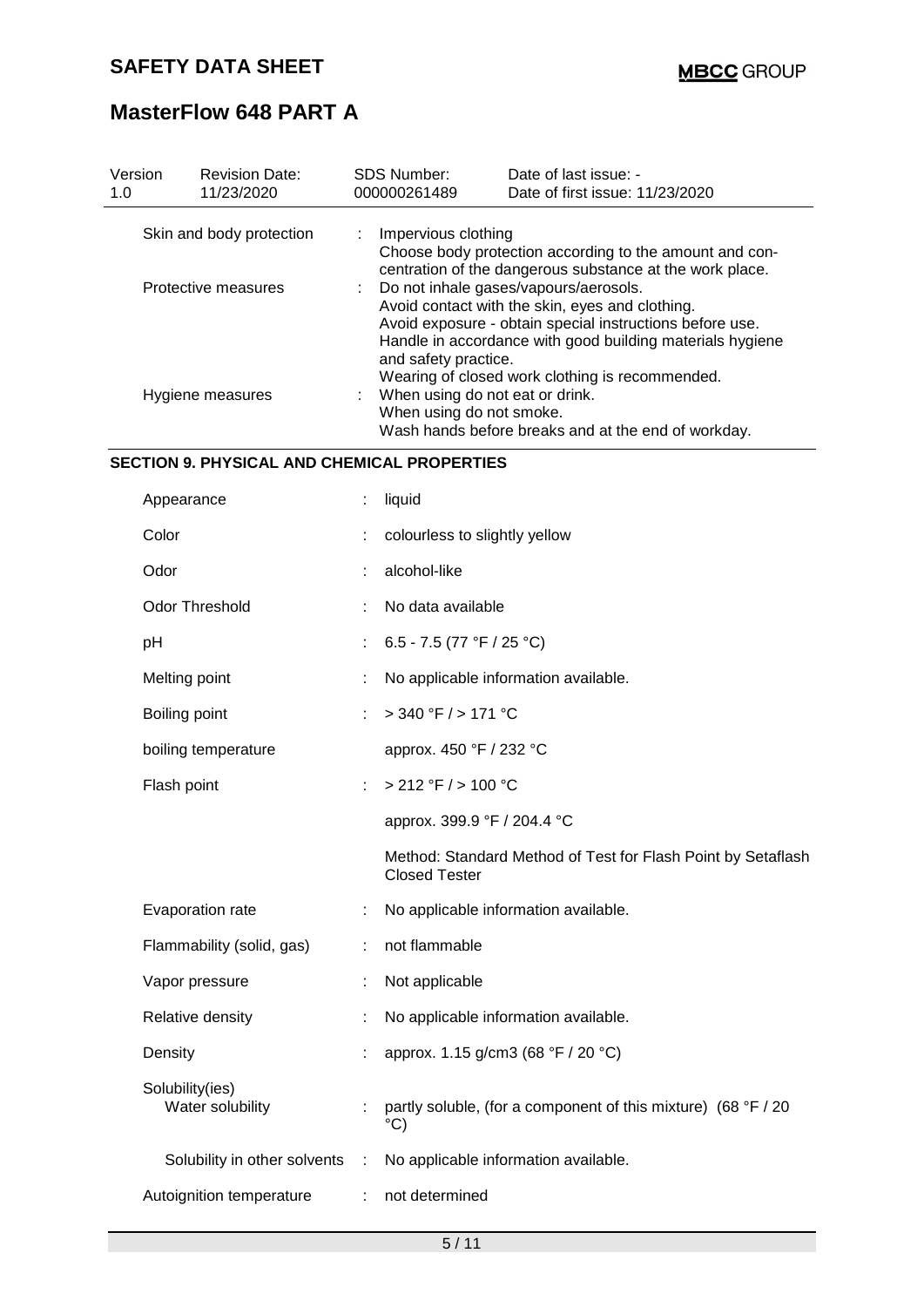# **MasterFlow 648 PART A**

| Version<br>1.0 | <b>Revision Date:</b><br>11/23/2020                      |    | <b>SDS Number:</b><br>000000261489                   | Date of last issue: -<br>Date of first issue: 11/23/2020 |
|----------------|----------------------------------------------------------|----|------------------------------------------------------|----------------------------------------------------------|
|                | Decomposition temperature<br><b>Explosive properties</b> |    | scribed/indicated.<br>Not explosive<br>Not explosive | No decomposition if stored and handled as pre-           |
|                | Oxidizing properties                                     |    | not fire-propagating                                 |                                                          |
|                | Self-heating substances                                  | t. |                                                      | It is not a substance capable of spontaneous heating.    |
|                | Sublimation point                                        |    |                                                      | No applicable information available.                     |
|                | Molecular weight                                         |    | No data available                                    |                                                          |

#### **SECTION 10. STABILITY AND REACTIVITY**

| Reactivity<br>Chemical stability          | No decomposition if stored and applied as directed.<br>No decomposition if stored and applied as directed. |
|-------------------------------------------|------------------------------------------------------------------------------------------------------------|
| Possibility of hazardous reac- :<br>tions | No decomposition if stored and applied as directed.                                                        |
| Conditions to avoid                       | See SDS section 7 - Handling and storage.                                                                  |
| Incompatible materials                    | Strong acids<br>Strong bases<br>Strong oxidizing agents<br>Strong reducing agents                          |
| Hazardous decomposition<br>products       | No hazardous decomposition products if stored and handled<br>as prescribed/indicated.                      |

#### **SECTION 11. TOXICOLOGICAL INFORMATION**

#### **Acute toxicity**

Not classified based on available information.

#### **Product:**

| Acute oral toxicity                                                                       |  | Remarks: No applicable information available.   |  |  |
|-------------------------------------------------------------------------------------------|--|-------------------------------------------------|--|--|
| Acute inhalation toxicity                                                                 |  | Remarks: No applicable information available.   |  |  |
| Acute dermal toxicity                                                                     |  | : Remarks: No applicable information available. |  |  |
| <b>Skin corrosion/irritation</b><br>Causes skin irritation.<br><b>Product:</b><br>Remarks |  | May cause skin irritation and/or dermatitis.    |  |  |
| Serious eye damage/eye irritation<br>Causes serious eye irritation.                       |  |                                                 |  |  |
| <b>Product:</b>                                                                           |  |                                                 |  |  |
| Remarks                                                                                   |  | May cause irreversible eye damage.              |  |  |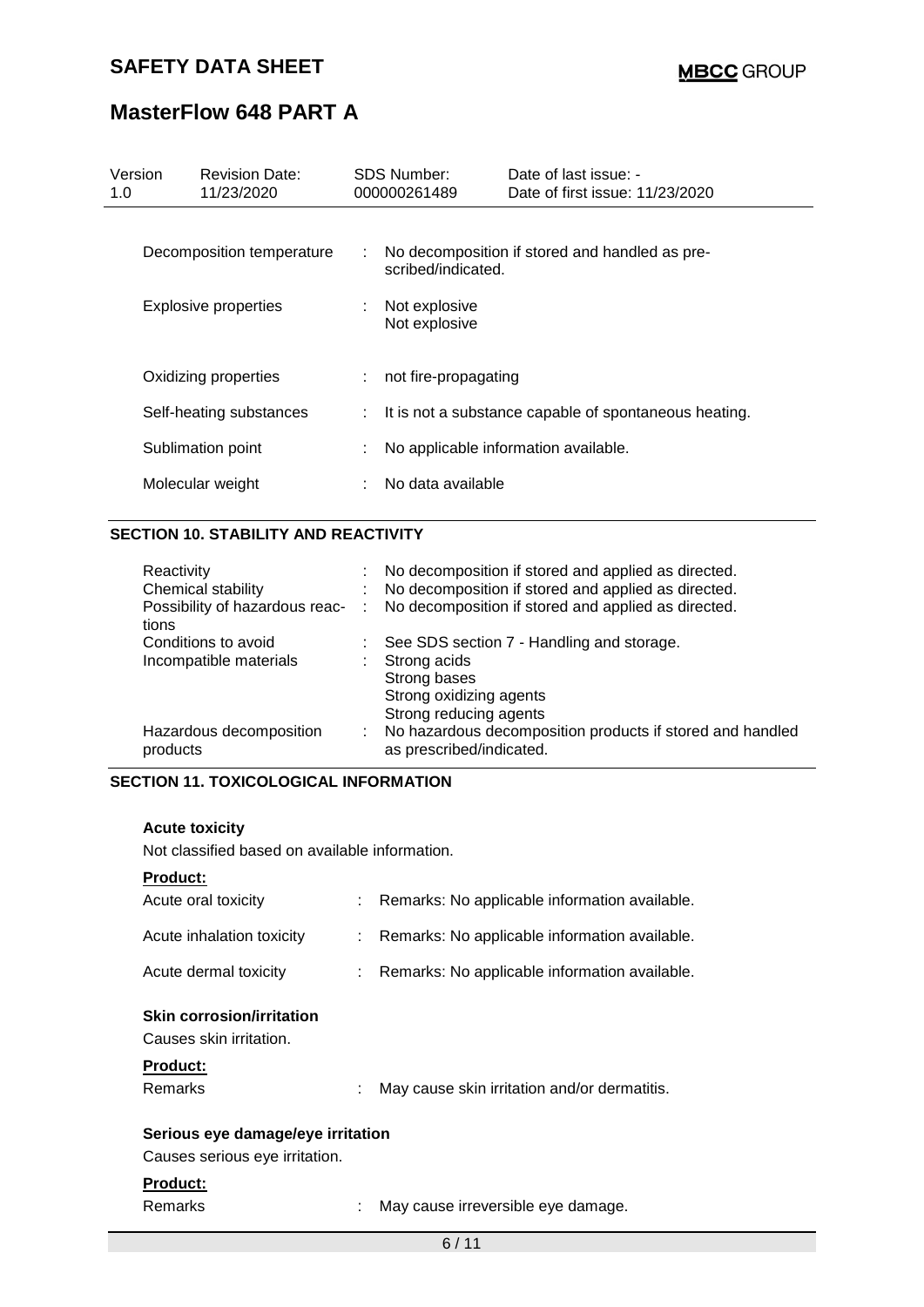# **MasterFlow 648 PART A**

| Version<br>1.0                                                                 | <b>Revision Date:</b><br>11/23/2020                                                | <b>SDS Number:</b><br>000000261489 | Date of last issue: -<br>Date of first issue: 11/23/2020                                                             |  |  |  |  |  |
|--------------------------------------------------------------------------------|------------------------------------------------------------------------------------|------------------------------------|----------------------------------------------------------------------------------------------------------------------|--|--|--|--|--|
|                                                                                |                                                                                    |                                    |                                                                                                                      |  |  |  |  |  |
|                                                                                | <b>Respiratory or skin sensitization</b>                                           |                                    |                                                                                                                      |  |  |  |  |  |
|                                                                                | <b>Skin sensitization</b>                                                          |                                    |                                                                                                                      |  |  |  |  |  |
|                                                                                | May cause an allergic skin reaction.                                               |                                    |                                                                                                                      |  |  |  |  |  |
|                                                                                | <b>Respiratory sensitization</b><br>Not classified based on available information. |                                    |                                                                                                                      |  |  |  |  |  |
| <b>Product:</b>                                                                |                                                                                    |                                    |                                                                                                                      |  |  |  |  |  |
| Remarks                                                                        |                                                                                    | Causes sensitization.              |                                                                                                                      |  |  |  |  |  |
|                                                                                | <b>Germ cell mutagenicity</b><br>Not classified based on available information.    |                                    |                                                                                                                      |  |  |  |  |  |
| Carcinogenicity<br>Not classified based on available information.              |                                                                                    |                                    |                                                                                                                      |  |  |  |  |  |
| <b>Reproductive toxicity</b><br>Not classified based on available information. |                                                                                    |                                    |                                                                                                                      |  |  |  |  |  |
| <b>STOT-single exposure</b><br>Not classified based on available information.  |                                                                                    |                                    |                                                                                                                      |  |  |  |  |  |
|                                                                                | <b>STOT-repeated exposure</b><br>Not classified based on available information.    |                                    |                                                                                                                      |  |  |  |  |  |
|                                                                                | <b>Aspiration toxicity</b><br>Not classified based on available information.       |                                    |                                                                                                                      |  |  |  |  |  |
|                                                                                | <b>Further information</b>                                                         |                                    |                                                                                                                      |  |  |  |  |  |
| Product:                                                                       |                                                                                    |                                    |                                                                                                                      |  |  |  |  |  |
| Remarks                                                                        |                                                                                    |                                    | The product has not been tested. The statement has been<br>derived from the properties of the individual components. |  |  |  |  |  |
| Remarks                                                                        |                                                                                    | No data available                  |                                                                                                                      |  |  |  |  |  |
|                                                                                | <b>SECTION 12. ECOLOGICAL INFORMATION</b>                                          |                                    |                                                                                                                      |  |  |  |  |  |
|                                                                                | <b>Ecotoxicity</b><br>No data available                                            |                                    |                                                                                                                      |  |  |  |  |  |

**Persistence and degradability**

No data available

### **Bioaccumulative potential**

#### **Product:**

Bioaccumulation : Remarks: Because of the product's consistency and low water solubility, bioavailability is improbable.

#### **Mobility in soil**

No data available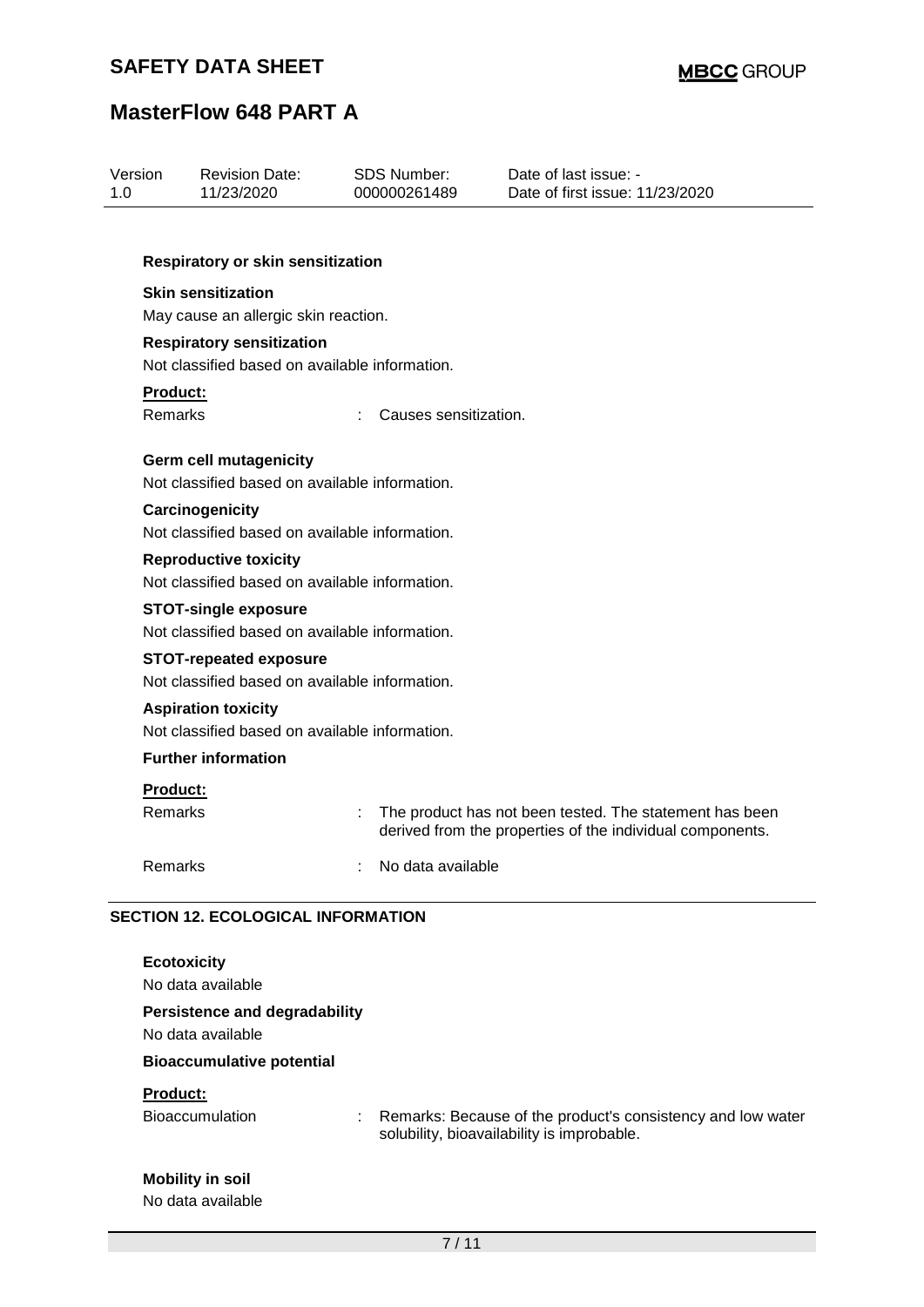| Version<br>1.0 |                                            | <b>Revision Date:</b><br>11/23/2020            |   | <b>SDS Number:</b><br>000000261489                                                                                                                                               | Date of last issue: -<br>Date of first issue: 11/23/2020                                                                                                                  |  |  |
|----------------|--------------------------------------------|------------------------------------------------|---|----------------------------------------------------------------------------------------------------------------------------------------------------------------------------------|---------------------------------------------------------------------------------------------------------------------------------------------------------------------------|--|--|
|                |                                            | Other adverse effects                          |   |                                                                                                                                                                                  |                                                                                                                                                                           |  |  |
|                | <b>Product:</b>                            |                                                |   |                                                                                                                                                                                  |                                                                                                                                                                           |  |  |
|                | Additional ecological infor-<br>mation     |                                                | ÷ | An environmental hazard cannot be excluded in the event of<br>unprofessional handling or disposal.<br>Toxic to aquatic life.<br>Toxic to aquatic life with long lasting effects. |                                                                                                                                                                           |  |  |
|                | <b>SECTION 13. DISPOSAL CONSIDERATIONS</b> |                                                |   |                                                                                                                                                                                  |                                                                                                                                                                           |  |  |
|                |                                            |                                                |   |                                                                                                                                                                                  |                                                                                                                                                                           |  |  |
|                |                                            | <b>Disposal methods</b><br>Waste from residues |   |                                                                                                                                                                                  | Dispose of in accordance with national, state and local regula-                                                                                                           |  |  |
|                |                                            |                                                |   | tions.<br>cal or used container.                                                                                                                                                 | Do not contaminate ponds, waterways or ditches with chemi-                                                                                                                |  |  |
|                |                                            | Contaminated packaging                         |   | stance/product.                                                                                                                                                                  | Do not discharge into drains/surface waters/groundwater.<br>Contaminated packaging should be emptied as far as possible<br>and disposed of in the same manner as the sub- |  |  |
|                | <b>SECTION 14. TRANSPORT INFORMATION</b>   |                                                |   |                                                                                                                                                                                  |                                                                                                                                                                           |  |  |
|                |                                            | <b>International Regulations</b>               |   |                                                                                                                                                                                  |                                                                                                                                                                           |  |  |
|                | <b>UNRTDG</b>                              |                                                |   |                                                                                                                                                                                  |                                                                                                                                                                           |  |  |
|                | UN number                                  |                                                |   | <b>UN 3082</b>                                                                                                                                                                   |                                                                                                                                                                           |  |  |
|                |                                            | Proper shipping name                           |   |                                                                                                                                                                                  | ENVIRONMENTALLY HAZARDOUS SUBSTANCE, LIQUID,                                                                                                                              |  |  |
|                |                                            |                                                |   | N.O.S.                                                                                                                                                                           | (BISPHENOL-A-EPICHLORHYDRIN RESINS M <= 700)                                                                                                                              |  |  |
|                | Class                                      |                                                |   | 9                                                                                                                                                                                |                                                                                                                                                                           |  |  |
|                |                                            | Subsidiary risk<br>Packing group               |   | <b>EHSM</b><br>$\mathbf{III}$                                                                                                                                                    |                                                                                                                                                                           |  |  |
|                | Labels                                     |                                                |   | 9 (EHSM)                                                                                                                                                                         |                                                                                                                                                                           |  |  |
|                | <b>IATA-DGR</b>                            |                                                |   |                                                                                                                                                                                  |                                                                                                                                                                           |  |  |
|                | UN/ID No.                                  | Proper shipping name                           |   | <b>UN 3082</b>                                                                                                                                                                   | ENVIRONMENTALLY HAZARDOUS SUBSTANCE, LIQUID,                                                                                                                              |  |  |
|                |                                            |                                                |   | N.O.S.                                                                                                                                                                           |                                                                                                                                                                           |  |  |
|                | Class                                      |                                                |   | 9                                                                                                                                                                                | (BISPHENOL-A-EPICHLORHYDRIN RESINS M <= 700)                                                                                                                              |  |  |
|                |                                            | Subsidiary risk                                |   | <b>EHSM</b>                                                                                                                                                                      |                                                                                                                                                                           |  |  |

| Packing group<br>Labels<br>Packing instruction (cargo<br>aircraft)<br>Packing instruction (passen-<br>ger aircraft) | Ш<br>Miscellaneous, Environmentally hazardous<br>964<br>964                                                                   |
|---------------------------------------------------------------------------------------------------------------------|-------------------------------------------------------------------------------------------------------------------------------|
| <b>IMDG-Code</b><br>UN number<br>Proper shipping name<br>Class                                                      | <b>UN 3082</b><br>ENVIRONMENTALLY HAZARDOUS SUBSTANCE, LIQUID,<br>N.O.S.<br>(BISPHENOL-A-EPICHLORHYDRIN RESINS M <= 700)<br>9 |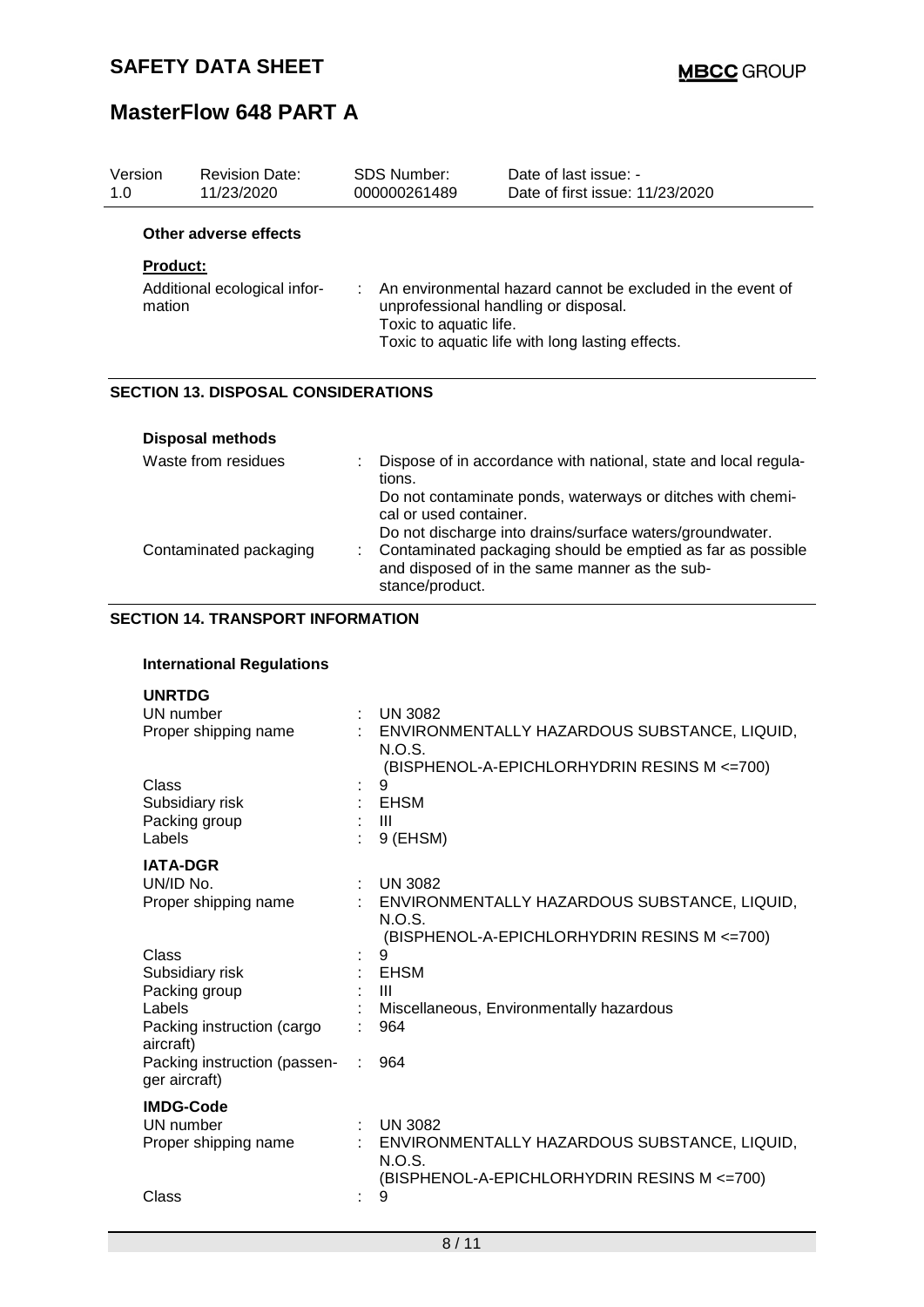| Version<br>1.0 | <b>Revision Date:</b><br>11/23/2020                              | <b>SDS Number:</b><br>000000261489                             | Date of last issue: -<br>Date of first issue: 11/23/2020                 |
|----------------|------------------------------------------------------------------|----------------------------------------------------------------|--------------------------------------------------------------------------|
| Labels         | Subsidiary risk<br>Packing group<br>EmS Code<br>Marine pollutant | : EHSM<br>Ш<br>t.<br>$: 9$ (EHSM)<br>$: F-A, S-F$<br>t.<br>yes |                                                                          |
|                |                                                                  |                                                                | Transport in bulk according to Annex II of MARPOL 73/78 and the IBC Code |

Not applicable for product as supplied.

#### **Domestic regulation**

#### **49 CFR**

Not regulated as a dangerous good

#### **Special precautions for user**

The transport classification(s) provided herein are for informational purposes only, and solely based upon the properties of the unpackaged material as it is described within this Safety Data Sheet. Transportation classifications may vary by mode of transportation, package sizes, and variations in regional or country regulations.

#### **SECTION 15. REGULATORY INFORMATION**

#### **The ingredients of this product are reported in the following inventories:** TSCA : On the inventory, or in compliance with the inventory

#### **SECTION 16. OTHER INFORMATION**



#### **Full text of other abbreviations**

AICS - Australian Inventory of Chemical Substances; ASTM - American Society for the Testing of Materials; bw - Body weight; CERCLA - Comprehensive Environmental Response, Compensa-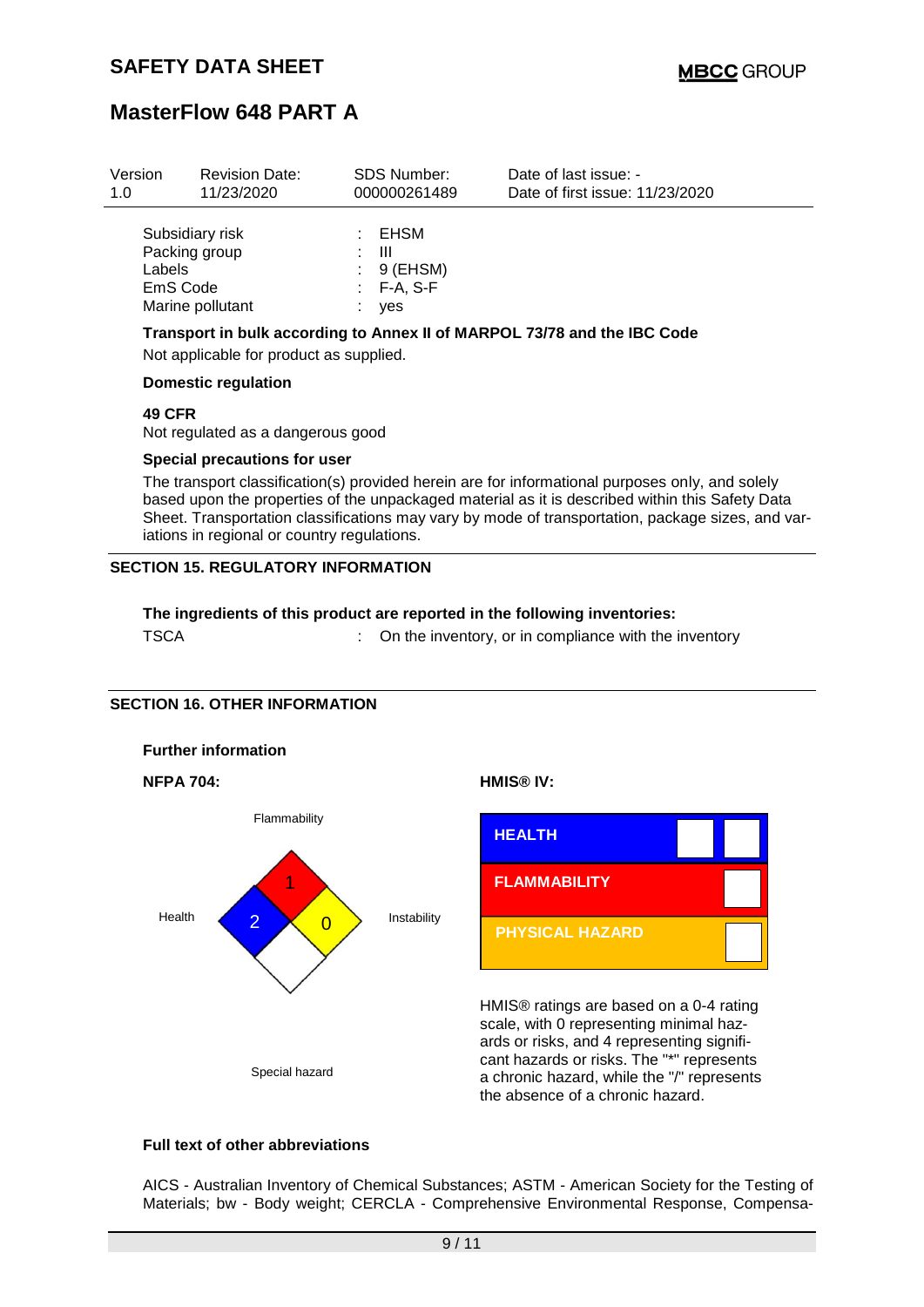| Version     | <b>Revision Date:</b> | SDS Number:  | Date of last issue: -           |
|-------------|-----------------------|--------------|---------------------------------|
| 1. $\Omega$ | 11/23/2020            | 000000261489 | Date of first issue: 11/23/2020 |

tion, and Liability Act; CMR - Carcinogen, Mutagen or Reproductive Toxicant; DIN - Standard of the German Institute for Standardisation; DOT - Department of Transportation; DSL - Domestic Substances List (Canada); ECx - Concentration associated with x% response; EHS - Extremely Hazardous Substance; ELx - Loading rate associated with x% response; EmS - Emergency Schedule; ENCS - Existing and New Chemical Substances (Japan); ErCx - Concentration associated with x% growth rate response; ERG - Emergency Response Guide; GHS - Globally Harmonized System; GLP - Good Laboratory Practice; HMIS - Hazardous Materials Identification System; IARC - International Agency for Research on Cancer; IATA - International Air Transport Association; IBC - International Code for the Construction and Equipment of Ships carrying Dangerous Chemicals in Bulk; IC50 - Half maximal inhibitory concentration; ICAO - International Civil Aviation Organization; IECSC - Inventory of Existing Chemical Substances in China; IMDG - International Maritime Dangerous Goods; IMO - International Maritime Organization; ISHL - Industrial Safety and Health Law (Japan); ISO - International Organisation for Standardization; KECI - Korea Existing Chemicals Inventory; LC50 - Lethal Concentration to 50 % of a test population; LD50 - Lethal Dose to 50% of a test population (Median Lethal Dose); MARPOL - International Convention for the Prevention of Pollution from Ships; MSHA - Mine Safety and Health Administration; n.o.s. - Not Otherwise Specified; NFPA - National Fire Protection Association; NO(A)EC - No Observed (Adverse) Effect Concentration; NO(A)EL - No Observed (Adverse) Effect Level; NOELR - No Observable Effect Loading Rate; NTP - National Toxicology Program; NZIoC - New Zealand Inventory of Chemicals; OECD - Organization for Economic Co-operation and Development; OPPTS - Office of Chemical Safety and Pollution Prevention; PBT - Persistent, Bioaccumulative and Toxic substance; PICCS - Philippines Inventory of Chemicals and Chemical Substances; (Q)SAR - (Quantitative) Structure Activity Relationship; RCRA - Resource Conservation and Recovery Act; REACH - Regulation (EC) No 1907/2006 of the European Parliament and of the Council concerning the Registration, Evaluation, Authorisation and Restriction of Chemicals; RQ - Reportable Quantity; SADT - Self-Accelerating Decomposition Temperature; SARA - Superfund Amendments and Reauthorization Act; SDS - Safety Data Sheet; TCSI - Taiwan Chemical Substance Inventory; TSCA - Toxic Substances Control Act (United States); UN - United Nations; UNRTDG - United Nations Recommendations on the Transport of Dangerous Goods; vPvB - Very Persistent and Very Bioaccumulative

Revision Date : 11/23/2020

We support worldwide Responsible Care® initiatives. We value the health and safety of our employees, customers, suppliers and neighbors, and the protection of the environment. Our commitment to Responsible Care is integral to conducting our business and operating our facilities in a safe and environmentally responsible fashion, supporting our customers and suppliers in ensuring the safe and environmentally sound handling of our products, and minimizing the impact of our operations on society and the environment during production, storage, transport, use and disposal of our products.

IMPORTANT: WHILE THE DESCRIPTIONS, DESIGNS, DATA AND INFORMATION CONTAINED HEREIN ARE PRESENTED IN GOOD FAITH AND BELIEVED TO BE ACCURATE , IT IS PROVIDED FOR YOUR GUIDANCE ONLY. BECAUSE MANY FACTORS MAY AFFECT PROCESSING OR APPLICATION/USE, WE RECOMMEND THAT YOU MAKE TESTS TO DETERMINE THE SUITABILITY OF A PRODUCT FOR YOUR PARTICULAR PURPOSE PRIOR TO USE. NO WARRANTIES OF ANY KIND, EITHER EXPRESSED OR IMPLIED, INCLUDING WARRANTIES OF MERCHANTABILITY OR FITNESS FOR A PARTICULAR PURPOSE, ARE MADE REGARDING PRODUCTS DESCRIBED OR DESIGNS, DATA OR INFORMATION SET FORTH, OR THAT THE PRODUCTS, DESIGNS, DATA OR INFORMATION MAY BE USED WITHOUT INFRINGING THE INTELLECTUAL PROPERTY RIGHTS OF OTHERS. IN NO CASE SHALL THE DESCRIPTIONS, INFORMATION, DATA OR DESIGNS PROVIDED BE